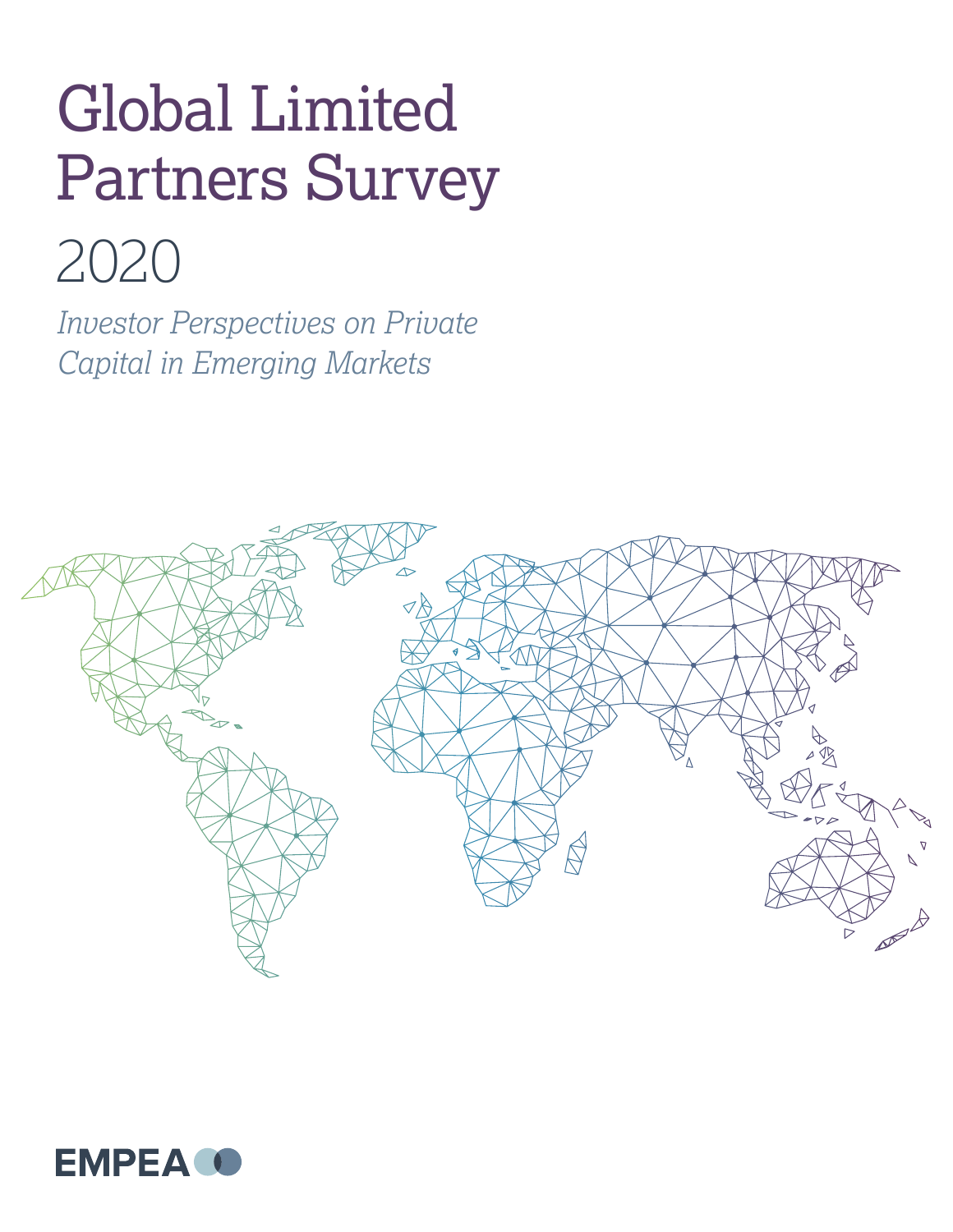### **About EMPEA**

EMPEA is the global industry association for private capital in emerging markets. An independent, non-profit organization, the association brings together 300+ firms—including institutional investors, fund managers, and industry advisors—who manage more than USD5 trillion in assets across 130 countries. EMPEA supports its members globally through research and intelligence, investor meetings, education, and advocacy.

#### **Editor**

Jeff Schlapinski, *Managing Director, Research*

#### **Contributors**

Sabrina Katz, *Manager, Research* Katherine Stepanian, *Research Analyst* Ashton Adams, *Research Analyst* Catherine O'Connor, *Research Analyst* Alex Fichter, *Research Analyst* Miguel Algarin, *Special Contributor* Emanuel Hernandez, *Special Contributor*

#### **Production Assistance**

Phil Zelnar

### **Contact**

For survey-related inquiries or questions, please contact EMPEA at [research@empea.net](mailto:research%40empea.net?subject=) | +1 646 315 8942.

### **Terms of Use**

© EMPEA 2020. All rights reserved. EMPEA encourages and grants permission for the distribution and reproduction of copies of this work for non-commercial purposes. Such copies, in whatever form, must be unmodified, in their entirety, and include copyright notice and full attribution. Any adaptation, derivative work, or other modification requires prior written approval by EMPEA.

All material and underlying data contained within this workbook are the intellectual property of EMPEA. Any reference to the material must be properly cited with notation attributing EMPEA as the source. Please contact [support@empea.net](mailto:support%40empea.net?subject=) or call EMPEA at +1 646 315 6735 for more information or to obtain permissions.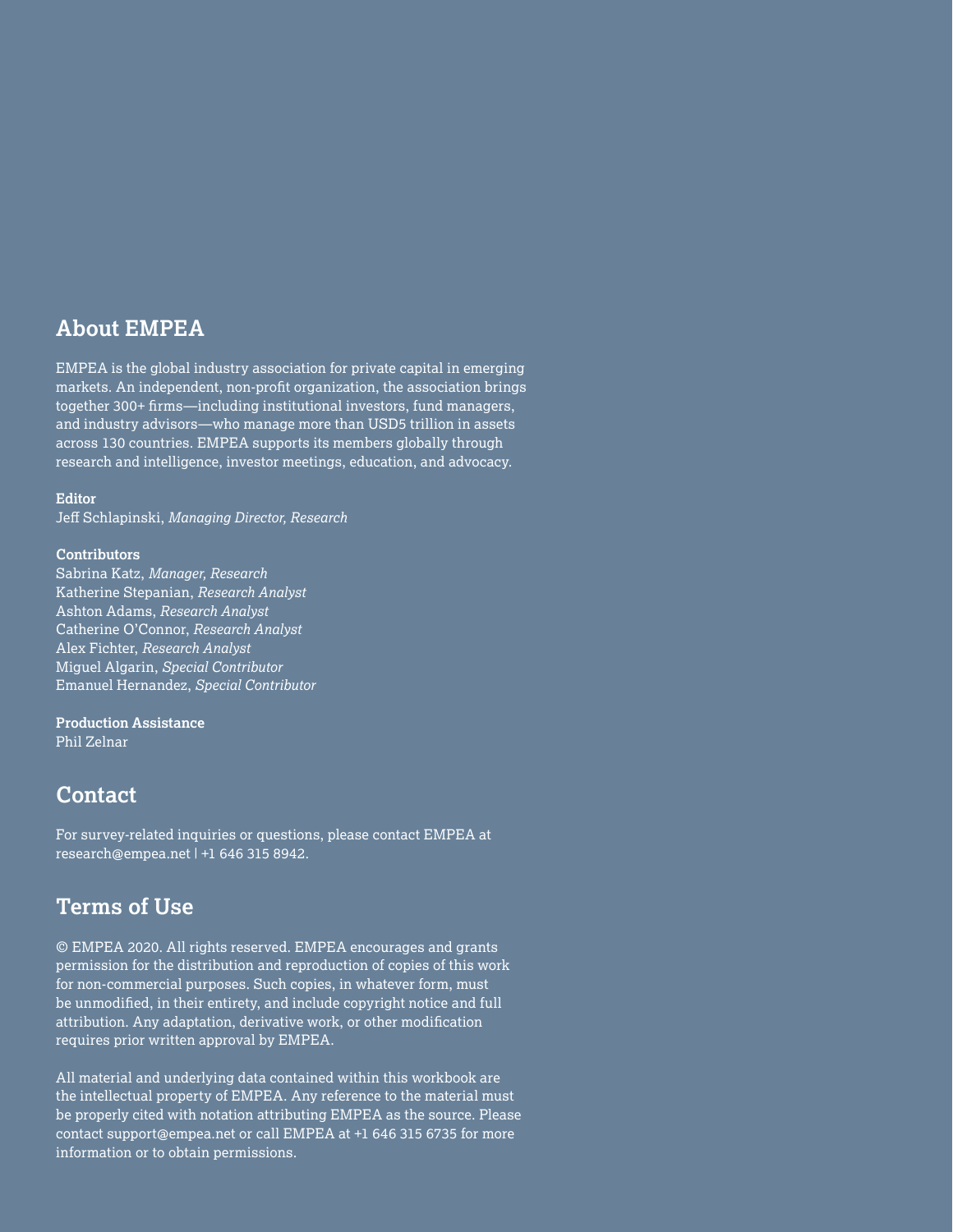# 2020 Global Limited Partners Survey Executive Summary

The 16th annual edition of EMPEA's *Global Limited Partners Survey* features the views of 109 limited partners (LPs) on the current conditions and outlook for private capital in emerging markets (EM). This study aims to shed light on how LP investment plans are evolving and what factors are affecting LP decision-making.

Focus areas for this year's survey include the  $\clubsuit$  COVID-19 crisis, policies around climate change and other environmental factors, co-investment and direct investment plans, and venture capital (VC) and technology.

### **Key Findings**

*Pace of LP Commitments* ▻

**Given the unprecedented global health and economic crisis, overall commitments to EM private capital funds are expected to decline over the next two years, but will recover in the medium term.** Economic conditions and political developments in emerging markets, as well as institutional risk aversion, will be the biggest constraints on additional commitments from institutional investors. Moreover, anticipated distressed opportunities and more attractive valuations in developed markets have changed the risk-return equation for some investors.

- *Portfolio Growth & Diversification* ▻ **Growing overall private markets portfolios and increased diversification are the biggest drivers of new commitments to emerging markets.** Meanwhile, impact and ESG considerations are motivating an increasing share of commercial LPs to invest.
- *Climate & Environment* ▻

**A majority of LPs are taking climate change and other environmental factors into account when making investment decisions.** Though most commercial LPs do not face specific investment restrictions, key stakeholders are pushing for greater consciousness of ESG considerations.

### *Co-Investments* ▻

**Three-quarters of survey respondents plan to make EM private capital co-investments, and 80% are building internal teams in order to implement this strategy.** Standalone direct investments, however, are not being pursued across the board.

### *Manager Selection* ▻

**LPs are placing greater emphasis on sector expertise for EM fund manager selection.** GPs' back-office operations were also prioritized by responding LPs.

### *Market Attractiveness* ▻

**Southeast Asia and China lead all other markets in perceived attractiveness for EM investment, followed by India.** The market attractiveness ranking remains largely unchanged from recent editions of the survey, with Brazil dropping two places.

### *Venture & Tech* ▻

**The proportion of LPs seeking exposure to VC in emerging markets has nearly doubled since 2014, with China and India seen as the most desirable destinations.** Fintech, B2B, and health lead all other tech sectors of interest for LPs as VC activity and investors' attention expands beyond consumer internet plays.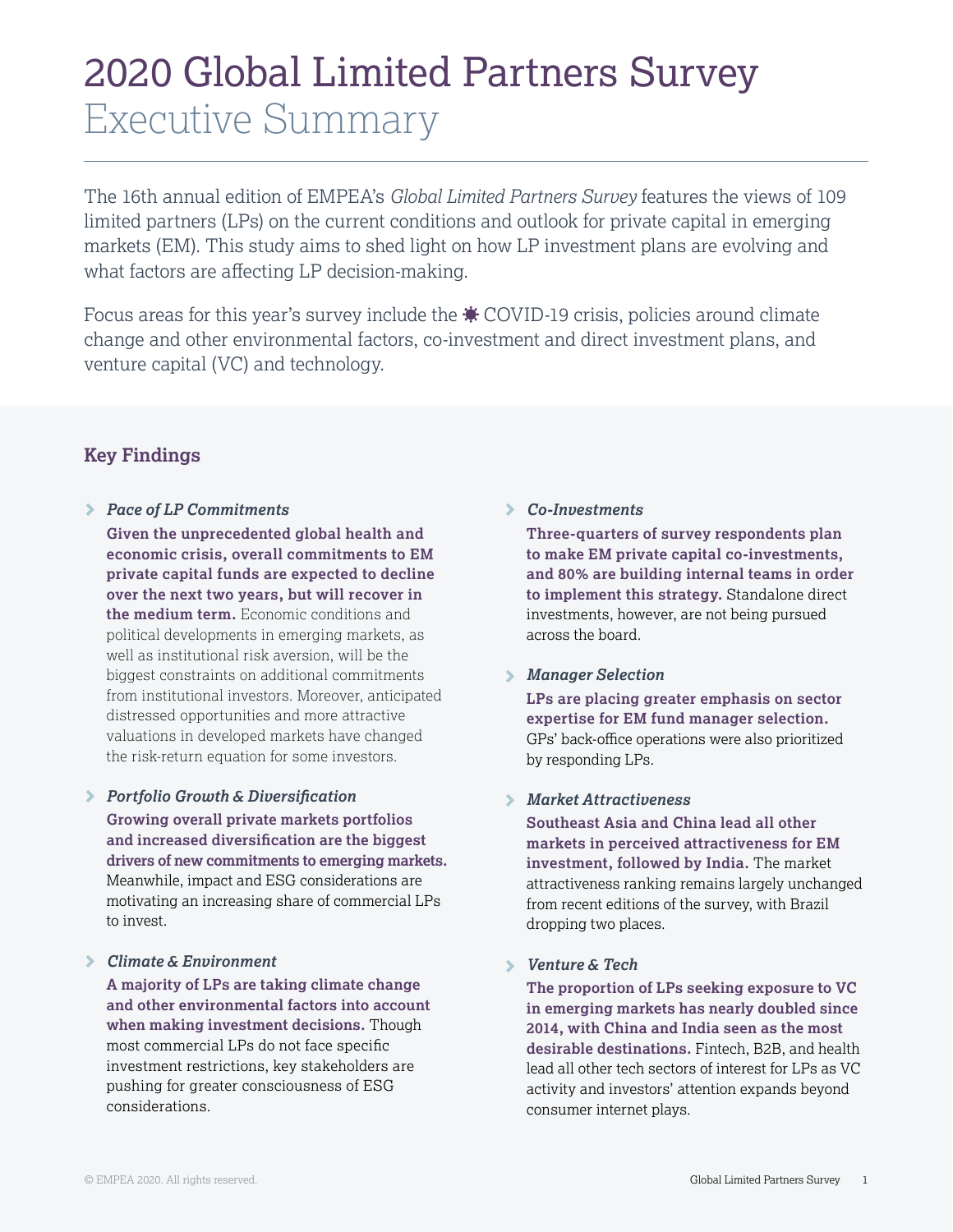# Overall LP Commitments to EM Funds Expected to Decline Amidst Unprecedented Global Health and Economic Crisis, with Medium-Term Recovery Anticipated

Responses to EMPEA's 2020 Global Limited Partners Survey point to a near-term decline in new commitments to EM-focused private capital funds as the world endures the continued fallout of the  $\ddot{\otimes}$  COVID-19 crisis. The share of survey respondents (excluding EM-only investors) planning to increase commitments over the next two years has declined from 52% in 2019's survey to 30%. However, 49% of respondents plan to increase commitments over the next three to five years, pointing to a potential rebound as the critical health situation in countries around the world abates and EM economies subsequently recover.

### Exhibit 1: Anticipated Level of New Commitments to EM Private Capital Funds\*



**The pipeline of illiquid investments**<br>
coming into Q1 has been put on ice *coming into Q1 has been put on ice. We won't likely be seeking liquidity from private equity, but we will also likely not lock up capital there either until we have a clearer picture of the liquidity need[s] of the broader organization.*

–Pension fund



### Exhibit 2: Share of Respondents Planning to Increase EM Private Capital Commitments\*

\*Excludes institutions with EM-only mandates, including DFIs, EM-focused funds of funds, and others legally mandated to invest in emerging markets.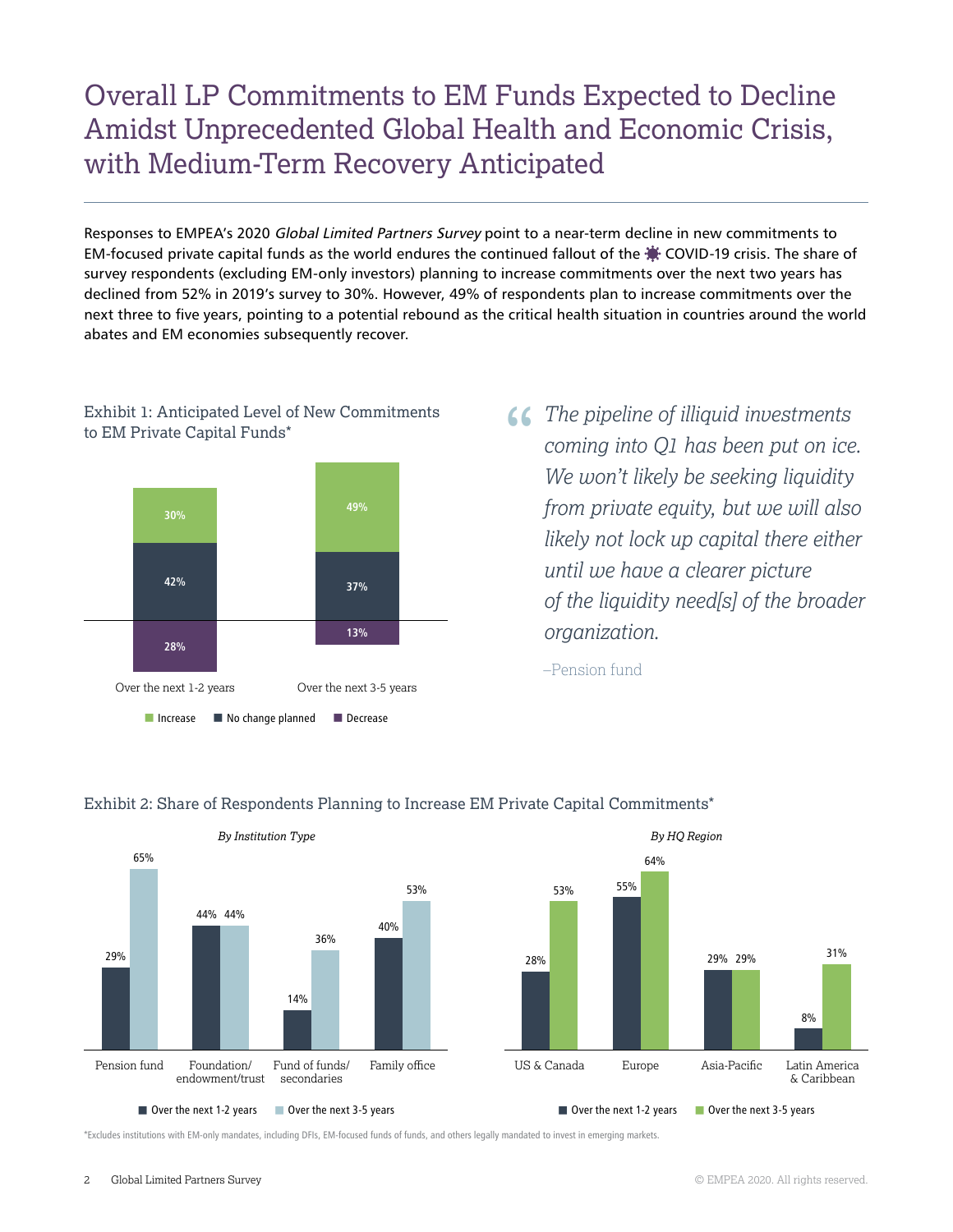#### *Overall LP Commitments, continued*

Survey responses indicate that pension funds, which must continue to support beneficiaries, and funds of funds, which have their own LPs, are most likely to decelerate the pace of deployment in emerging markets. Geographically, European institutions are most likely to increase new commitments or maintain deployment pace. Overall economic conditions and political uncertainty, which are exacerbated in the **※** COVID-19 environment, will pose the greatest constraints for investors. In addition, investment committees are likely to be exceedingly cautious until more is known about how global markets will recover, though free-form responses point to some optimism and resolve among global LPs.



#### Exhibit 3: Greatest Obstacles to Allocating a Larger Portion of AUM to EM Private Capital

### LP Insights: How LPs Are Evolving in Response to the  $\ddot{\bullet}$  COVID-19 Crisis

- **11 We are seeking increased diversification but**<br>
being highly selective.<br>
Secondaries investor *being highly selective.* –Secondaries investor
- *We'll commit more capital to private credit*<br>
funds (as opposed to PE) and play a more<br>
significant role in the early-stage/higher-ris *funds (as opposed to PE) and play a more significant role in the early-stage/higher-risk impact investing space. We'll likely back fewer generalist growth equity funds but when we do, we will back with larger checks.* –DFI
- **66** More investments with peers, more in distressed strategies, more in the US, and China *distressed strategies, more in the US, Europe, and China.* –Family office
- **66** We are not afraid to allocate to spaces when the rest of the herd is leaving.<br>
-Pension fund *the rest of the herd is leaving.* –Pension fund
- **66 No changes [in strategy] resulting from recent world health events.**<br>
 Insurance company *world health events.* –Insurance company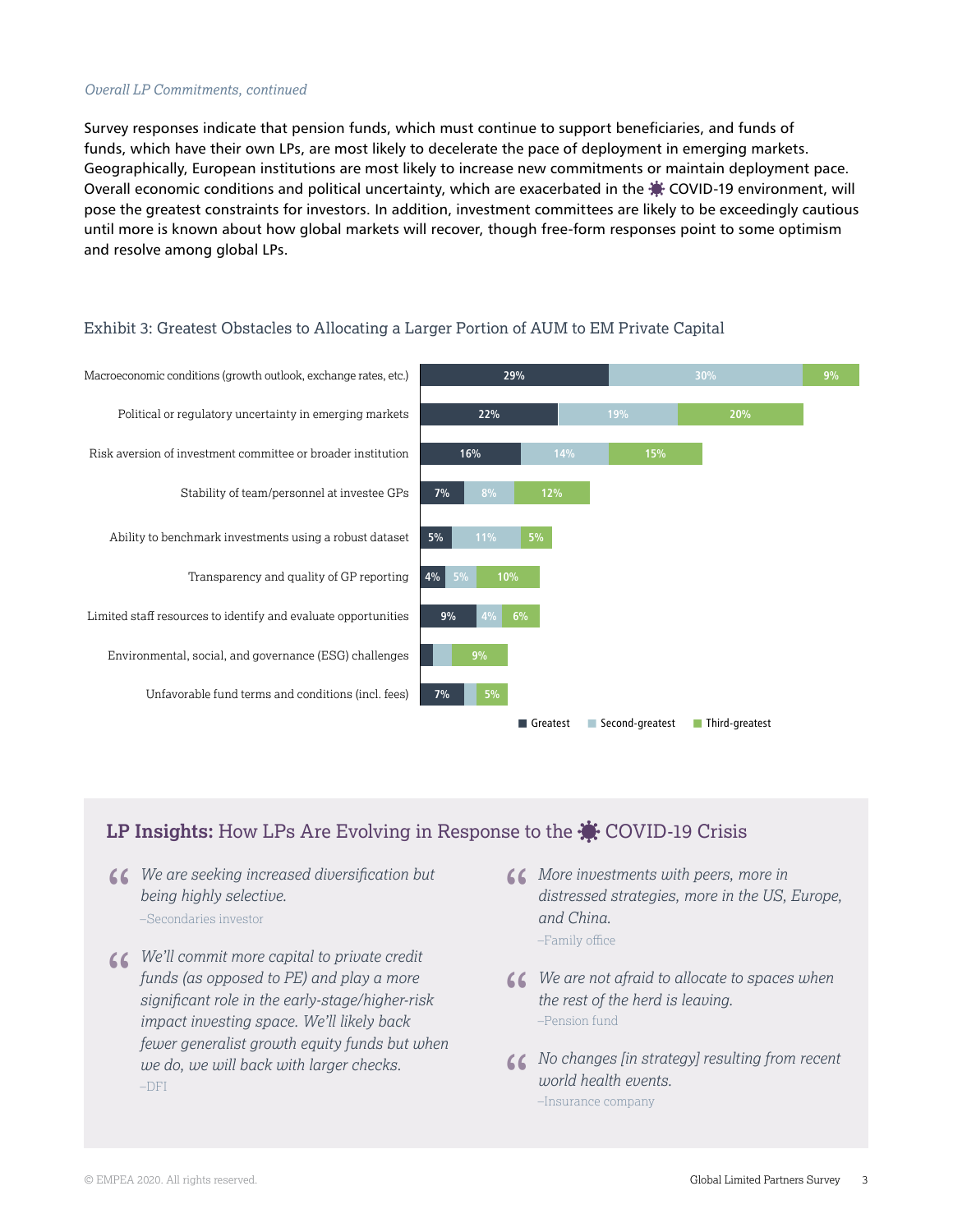# Desire for Diversification Drives Additional Commitments to Emerging Markets; More Commercial LPs Targeting ESG and Impact Outcomes

Among LPs planning to increase their commitments to EM private capital in the short or medium term, 66% indicate a need for more portfolio diversification, which is a natural corollary to growing private capital portfolios and overexposure to developed markets, like the US and Western Europe.

A small but growing share of institutional investors cite a desire for greater institutional, social, and economic impact as a driver for increased commitments, led by foundations, endowments, and family offices. Meanwhile, fewer LPs have taken comparative risk-return profiles into account in their decision to expand commitments to emerging markets.

### Exhibit 4: LPs' Reasons for Increasing Commitments to or Beginning to Invest in EM Private Capital Funds\*



Exhibit 5: Distribution of LPs Citing Impact as a Reason for Increasing Commitments to EM Private Capital\*



*In recent years, we have been actively<br>
divesting our public stock portfolio in*<br> *developed markets to increasingly focu divesting our public stock portfolio in developed markets to increasingly focus on private capital in emerging markets for social/charitable purposes.* –Family office

*We have signed up for the UNPRI, so*<br>
our whole portfolio will be guided<br>
towards ESG/responsible investing/ *our whole portfolio will be guided towards ESG/responsible investing/ impact investing.* –Family office

\*Excludes investors with EM-only mandates.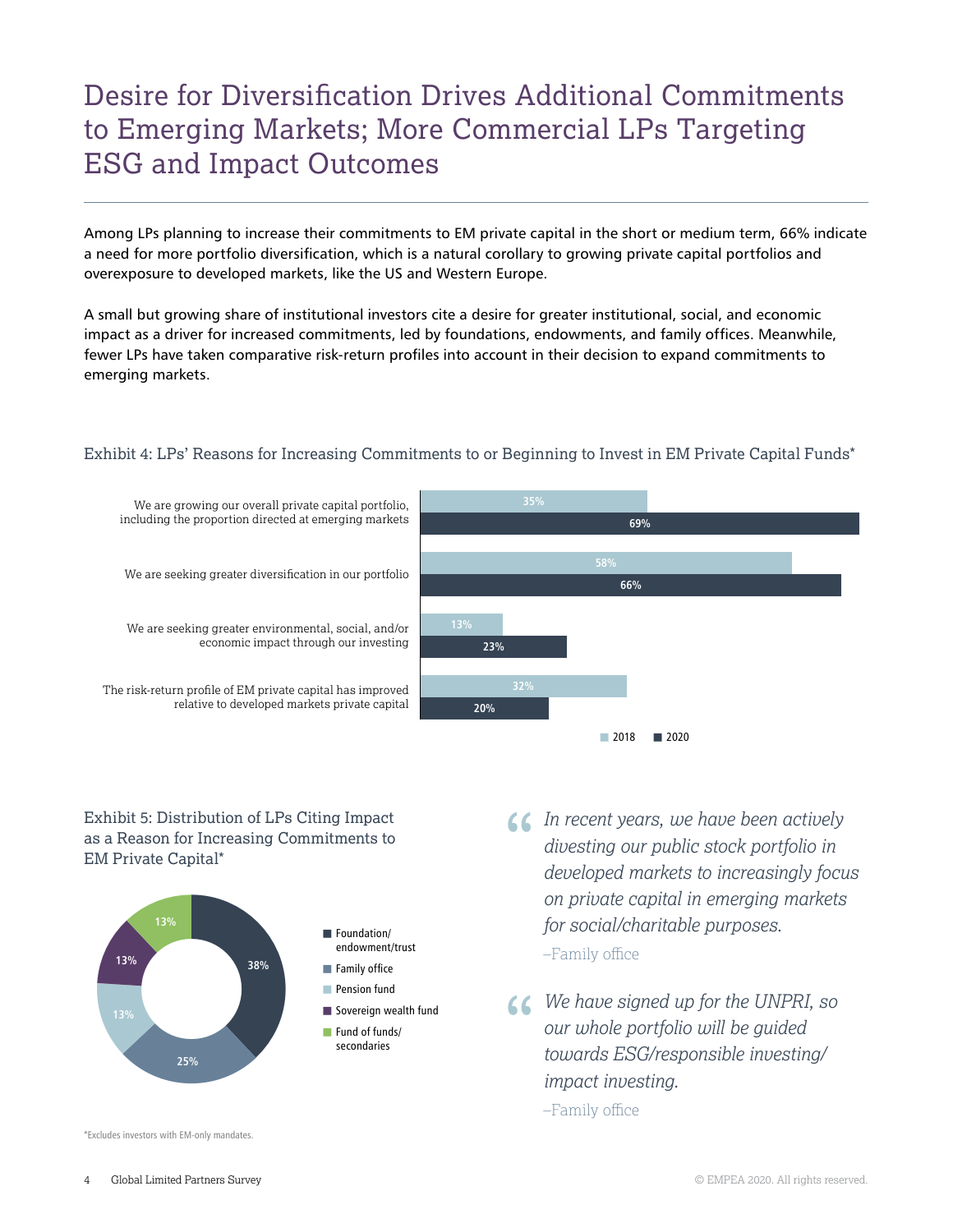# Majority of LPs Take Climate Change and Other Environmental Factors into Account When Making Investment Decisions

Climate change and environmental considerations have never been more prominent in conversations throughout the global investment community, not just among DFIs. Over three-quarters of commercial LPs participating in this year's survey cited taking such factors into account when making investment decisions. While most LPs do not yet face specific restrictions on their allocation choices, a multitude of factors—including pressure from boards and beneficiaries and increasing evidence of ESG's role in positive investment outcomes—has generated significant momentum behind sustainable investing.

Exhibit 6: Commercial Investors – Are Climate Change and/or Other Environmental Considerations Affecting Your Investment Decision-Making and Fund Selection Process?



Note: Excludes DFIs and government agencies with an explicit mandate to pursue economic development and social impact.

### **LP Insights:** Perspectives on Climate Change and Sustainable Investing

**66** *We've divested from coal, liquid oil, and gas and are in the process of letting legaliliquid oil and gas investments run off of gas and are in the process of letting legacy, illiquid oil and gas investments run off of our books. While our stakeholders appreciate this for environmental reasons, we also generally dislike the risk profile (somewhat idiosyncratic; it's hard to underwrite the oil price five years from now compared to, say, an enterprise software company) and the long-term secular outlook for these investments.*

–Pension fund

**66** *My organization has committed to its shareholders*<br>
~10% of assets with impact/additionality, which<br>
directly affects decision-making. *~10% of assets with impact/additionality, which directly affects decision-making.* –Insurance company

- **16 There's a mix of drivers including reputational<br>
risk and financial risk related to climate<br>
change, and also a grouping number of LPs** *risk and financial risk related to climate change, and also a growing number of LPs seeking opt-out rights in respect of climaterisk sectors, such as thermal coal.* –Secondaries investor
- *We have no ESG mandate (yet). However, our investment committee does consider ESG.*<br>*GP practices weigh on our decision-making investment committee does consider ESG. GP practices weigh on our decision-making, mostly from a risk management and exit perspective.* –Endowment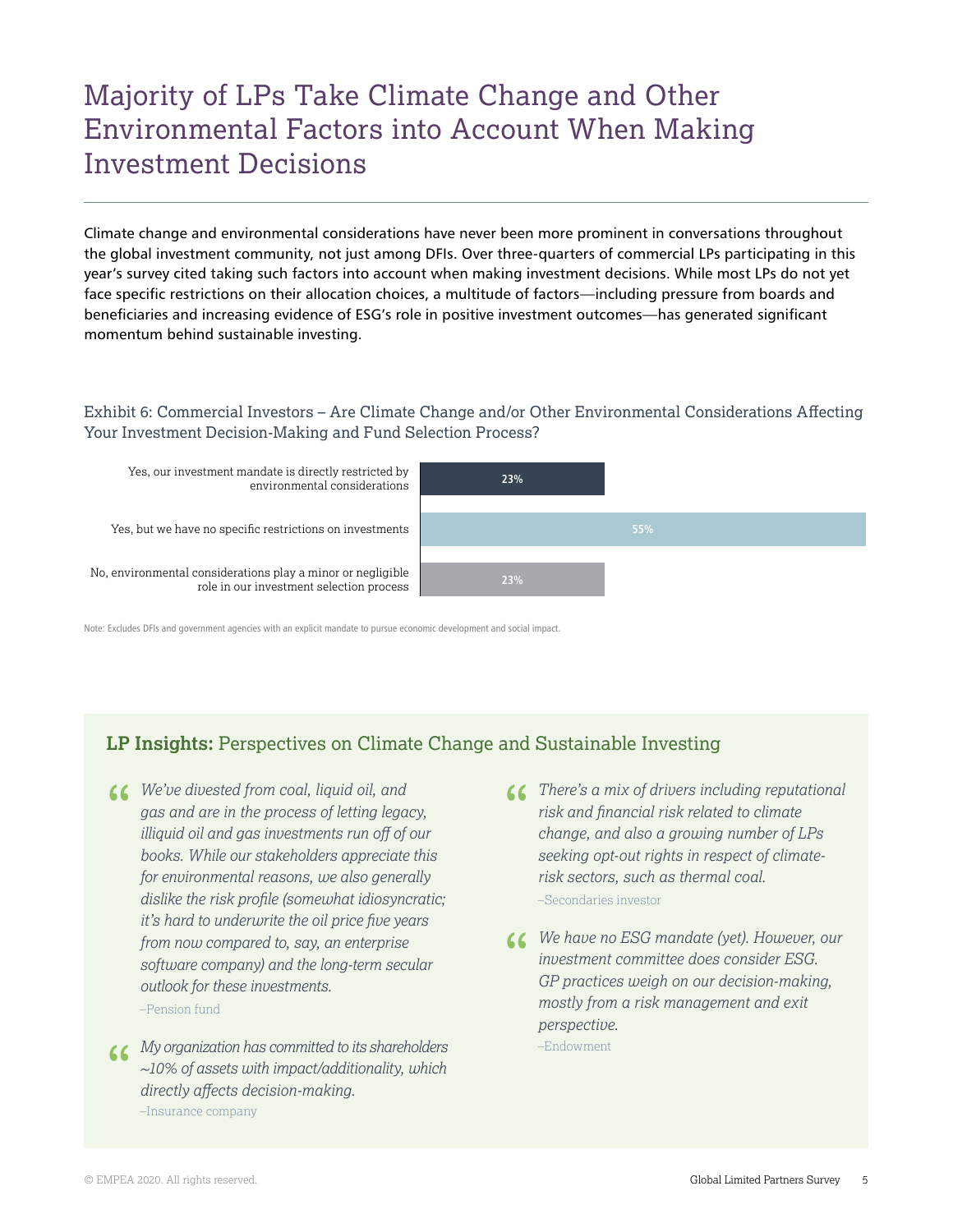# Most LPs Plan to Make EM Private Capital Co-Investments, Building Internal Teams to Fulfill Objectives

Over three-quarters of survey respondents plan to make co-investments alongside GPs in emerging markets over the next two years, tracking a long-term trend of increased desire for direct exposure. Even as fund commitments will continue to account for the majority of capital deployed by LPs in EM private capital opportunities, a majority of respondents across institution types—with the exception of endowments and foundations—are looking for coinvestment opportunities.

Most respondents are staffing internal investment teams to fulfill these plans, with just a small share employing outside consultants or setting up additional offices. Relatively few LPs are pursuing standalone direct investments, as only a small number of institutions have the ability and mandate from stakeholders to invest in sourcing and performing due diligence on such deals internally.

> Exhibit 8: Proportion of LPs Planning to Make EM Private Capital Co-Investments and Direct

Investments Over the Next Two Years



### Exhibit 7: Distribution of LPs' Planned EM Private Capital Commitments (Median and Interquartile Range)

Exhibit 9: Actions Taken to Fulfill Co-Investment and Direct Investment Objectives

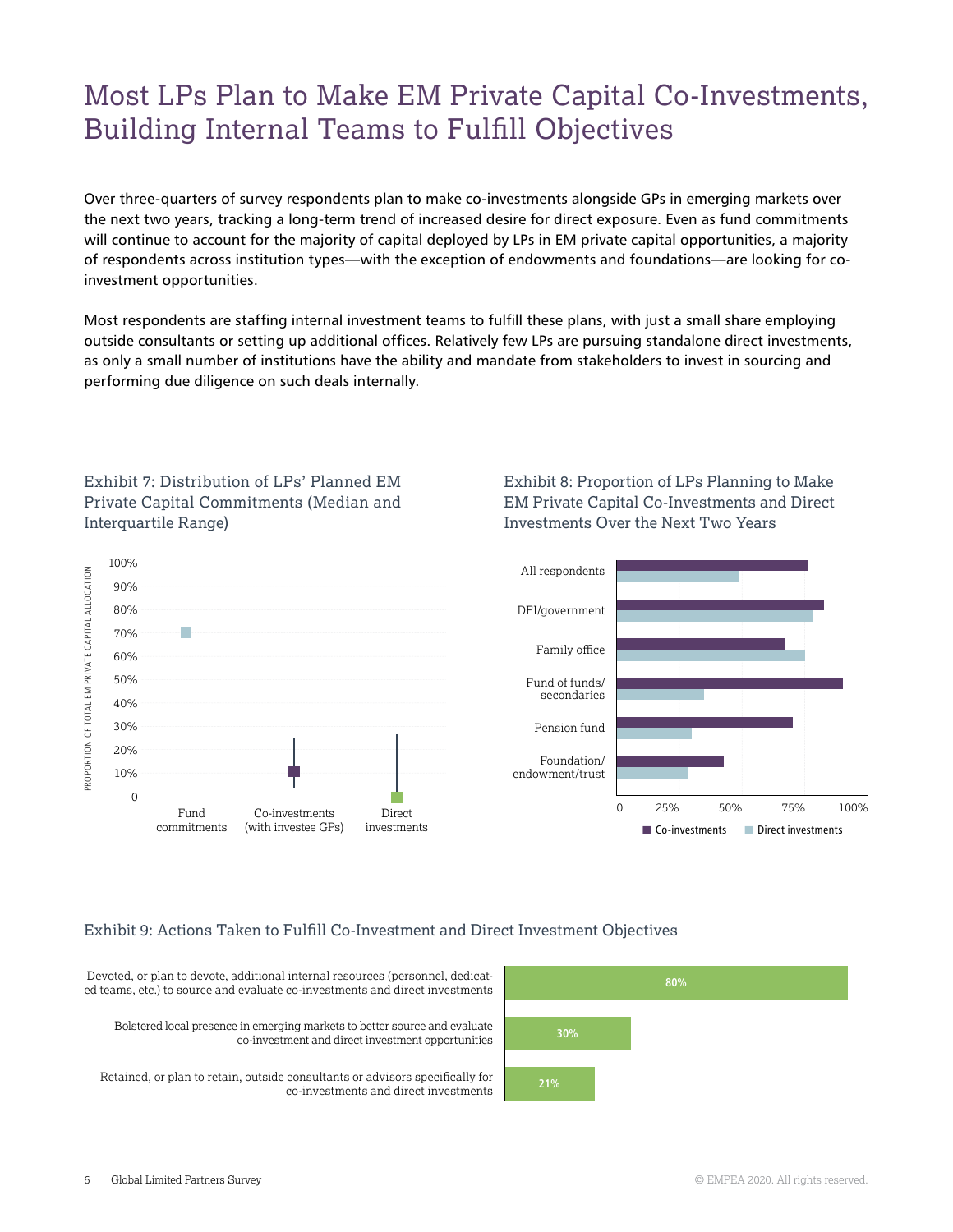# Sector Expertise and Back-Office Operations Increasingly Important in Fund Manager Selection

As in past surveys, performance remains the most important factor for LPs in choosing managers, but this year's survey results point to the increasing relevance of deep sector expertise and strong back-office operations. The share of respondents indicating sector expertise as a 'very important' factor in manager selection has increased from 49% in 2019 to 63% in 2020. For back-office operations, the share has increased from 27% to 35%. With fundraising efforts likely to be impacted by the  $\ddot{=}$  COVID-19 crisis, it is critical for GPs to demonstrate a strong foundation across these areas.

### Exhibit 10: Important Factors in Evaluating an EM PE Fund Manager



#### Exhibit 11: Does Your Institution Currently Invest, or Plan to Invest, in New GP Teams?

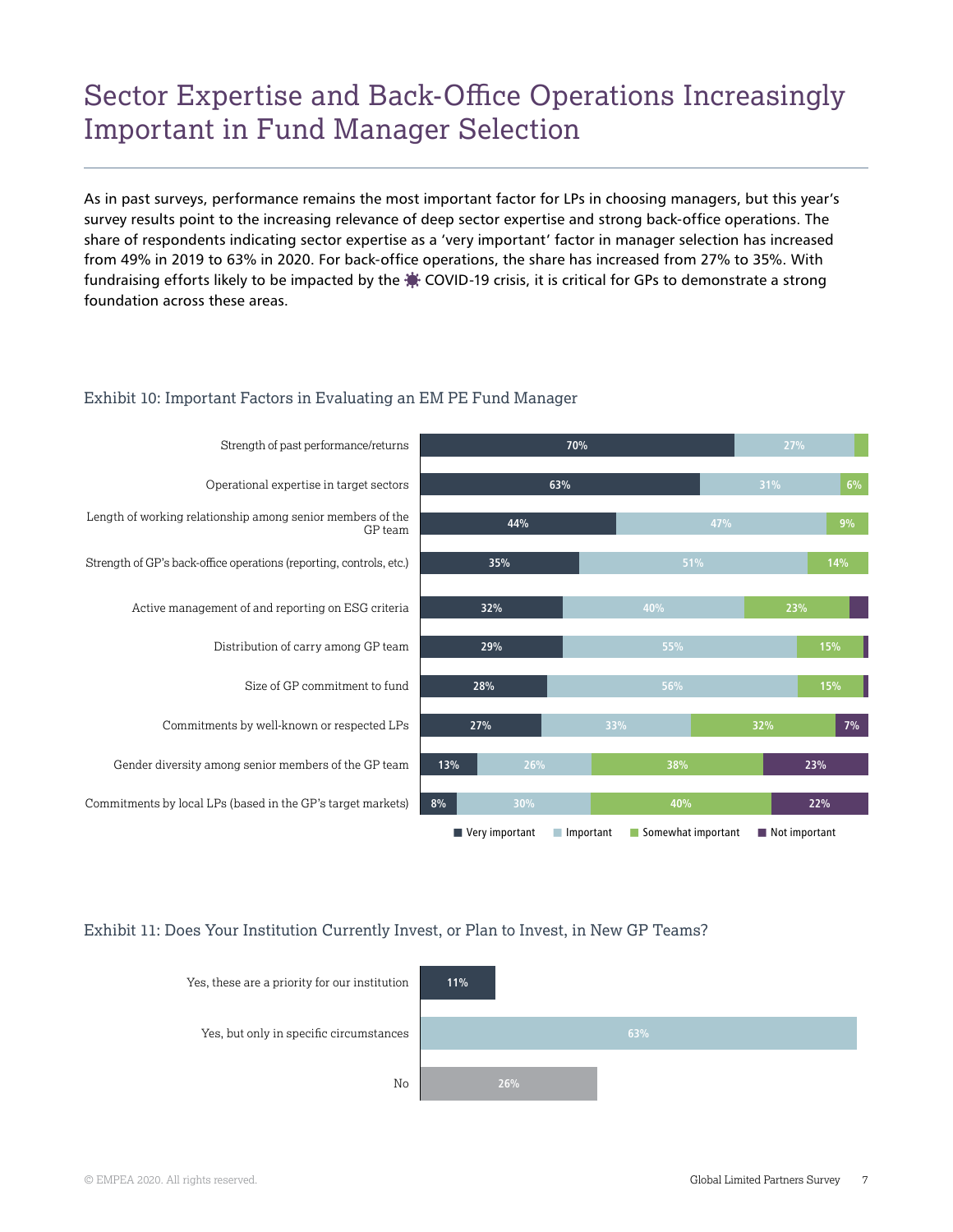# Southeast Asia and China Lead All Other Markets in Perceived Attractiveness for Investment

Asian markets continue to lead EMPEA's annual market attractiveness ranking. China was the initial epicenter of the COVID-19 crisis, but in the 2020 survey, it has matched Southeast Asia in perceived attractiveness for investment over the next 12 months. Latin America (excluding Brazil) climbed two spots to tie Africa in fourth position, while Brazil has fallen to sixth in the ranking.

|                              |                | <b>Overall Ranking</b> |                              |                      |
|------------------------------|----------------|------------------------|------------------------------|----------------------|
| Market                       | 2020           | 2019                   | YoY Change                   | Attractiveness Index |
| Southeast Asia               | $1 =$          | 1                      |                              | 47.5                 |
| China                        | $1 =$          | $\overline{2}$         | $+1$<br>$\overline{\bullet}$ | 47.5                 |
| India                        | 3              | 3                      |                              | 45.6                 |
| Africa                       | $4=$           | 5                      | $+1$<br>$\blacksquare$       | 37.3                 |
| Latin America (excl. Brazil) | $4=$           | 6                      | $+2$<br>Æ                    | 37.3                 |
| <b>Brazil</b>                | 6              | $\overline{4}$         | ГŢ<br>$-2$                   | 31.0                 |
| Central and Eastern Europe   | $\overline{7}$ | $\overline{7}$         |                              | 24.5                 |
| Middle East                  | 8              | $\,8\,$                |                              | 20.4                 |
| Turkey                       | 9              | 9                      |                              | 13.3                 |
| Russia/CIS                   | 10             | 10                     |                              | 4.9                  |

### Exhibit 12: The Attractiveness of Emerging Markets for Private Capital Over the Next 12 Months

Note: The index (or raw scores) used to compile EMPEA's market attractiveness ranking are calculated by assigning a numerical value to each limited partner's response regarding the attractiveness of each market. A score of 100 reflects a response of 'Very Attractive', 50 of 'Attractive', and 0 of 'Unattractive'. The scores included in the chart above reflect the mean of all survey responses.

### LP Insights: Views on Emerging Markets in Light of  $\bullet$  COVID-19 Crisis

- **66 As we enter a recessionary climate and<br>
company valuations decline, there will b<br>
notential buying opportunities but this is** *company valuations decline, there will be potential buying opportunities, but this may not be within the next 12 months, especially if the recovery is more W-shaped than V-shaped.*
	- –Fund of funds
- **66** *We feel that China and India are poised for* continued growth in the private market space-<br>
-Insurance company *continued growth in the private market space.* –Insurance company
- *Given the coronavirus, we are going to see<br>deterioration in valuations. Good investmer*<br>opportunities could arise *deterioration in valuations. Good investment opportunities could arise.* –Pension fund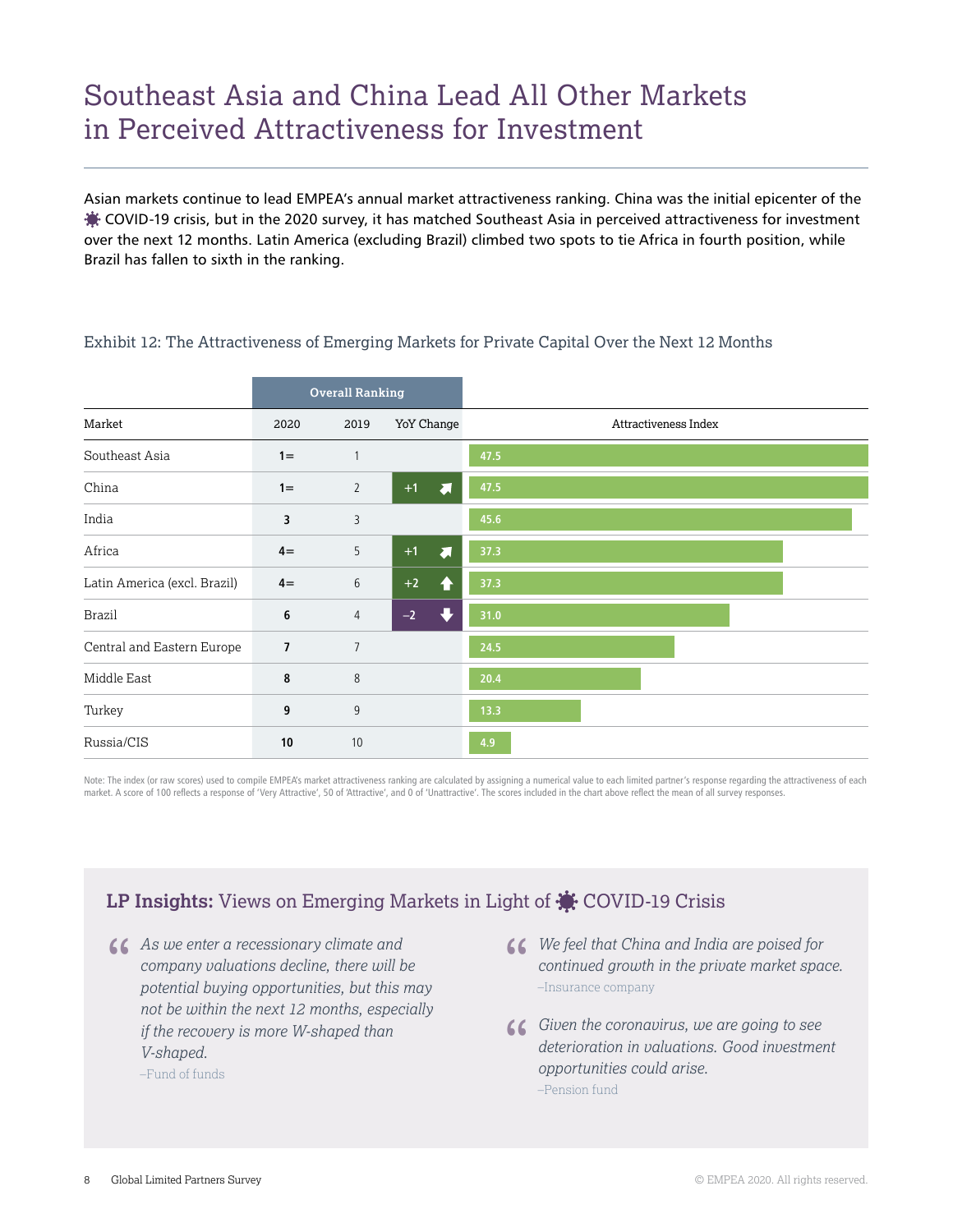|                         | Already at<br>recommended<br>exposure | Historical | Limited<br>number of<br>established<br>performance fund managers competitive) | Oversupply<br>of funds<br>(too | Scale of<br>opportunity<br>to invest is too valuations are<br>small | Entry<br>too high | Weak exit<br>environments | Challenging<br>regulatory/tax<br>issues | Prefer<br>exposure via<br>other asset<br>classes | Political risk | Currency risk |
|-------------------------|---------------------------------------|------------|-------------------------------------------------------------------------------|--------------------------------|---------------------------------------------------------------------|-------------------|---------------------------|-----------------------------------------|--------------------------------------------------|----------------|---------------|
| Africa                  | 14%                                   | 37%        | 39%                                                                           | 0%                             | 26%                                                                 | 11%               | 42%                       | 21%                                     | 16%                                              | 53%            | 40%           |
| China                   | 27%                                   | 7%         | $0\%$                                                                         | 15%                            | 5%                                                                  | 5%                | 5%                        | 24%                                     | 20%                                              | 37%            | 15%           |
| India                   | 27%                                   | 21%        | 8%                                                                            | 2%                             | 6%                                                                  | 13%               | 17%                       | 17%                                     | 25%                                              | 19%            | 33%           |
| Southeast<br>Asia       | 21%                                   | 29%        | 21%                                                                           | 6%                             | 12%                                                                 | 3%                | 15%                       | 9%                                      | 29%                                              | 24%            | 35%           |
| Russia/CIS              | 10%                                   | 15%        | 24%                                                                           | 0%                             | 15%                                                                 | 0%                | 22%                       | 26%                                     | 15%                                              | 66%            | 34%           |
| Turkey                  | 10%                                   | 13%        | 23%                                                                           | 0%                             | 20%                                                                 | 3%                | 21%                       | 13%                                     | 18%                                              | 59%            | 48%           |
| CEE                     | 15%                                   | 10%        | 25%                                                                           | $0\%$                          | 19%                                                                 | 6%                | 15%                       | 8%                                      | 33%                                              | 25%            | 15%           |
| <b>Brazil</b>           | 24%                                   | 16%        | 16%                                                                           | 2%                             | 12%                                                                 | 4%                | 12%                       | 8%                                      | 22%                                              | 31%            | 47%           |
| LatAm<br>(excl. Brazil) | 24%                                   | 20%        | 22%                                                                           | 0%                             | 14%                                                                 | 2%                | 22%                       | 6%                                      | 18%                                              | 43%            | 43%           |
| Middle East             | 10%                                   | 16%        | 26%                                                                           | 3%                             | 29%                                                                 | 5%                | 24%                       | 18%                                     | 21%                                              | 53%            | 27%           |

### Exhibit 13: Factors Likely to Deter LPs from Investing in Individual EM Countries/Regions Within the Next Two Years

Note: Indicates percentage of respondents answering for each region/market.

### LP Insights: Views on Emerging Markets in Light of  $\clubsuit$  COVID-19 Crisis

- **16 The debt burden of companies is smaller<br>
in emerging markets. At the end of the da<br>
all these countries will be impacted by the** *in emerging markets. At the end of the day, all these countries will be impacted by the global pandemic, and we have to assess in a few months which country/region will be able to recover and what businesses will survive and prosper.* –Fund of funds
- **66** Due to subdued fundraising, there is less dry powder in emerging markets, as well as devalued currencies and deen-value *dry powder in emerging markets, as well as devalued currencies and deep-value opportunities due to levered situations.* –DFI
- **66** Valuations will reset given the COVID-19 global crisis.<br>-Foundation *global crisis.* –Foundation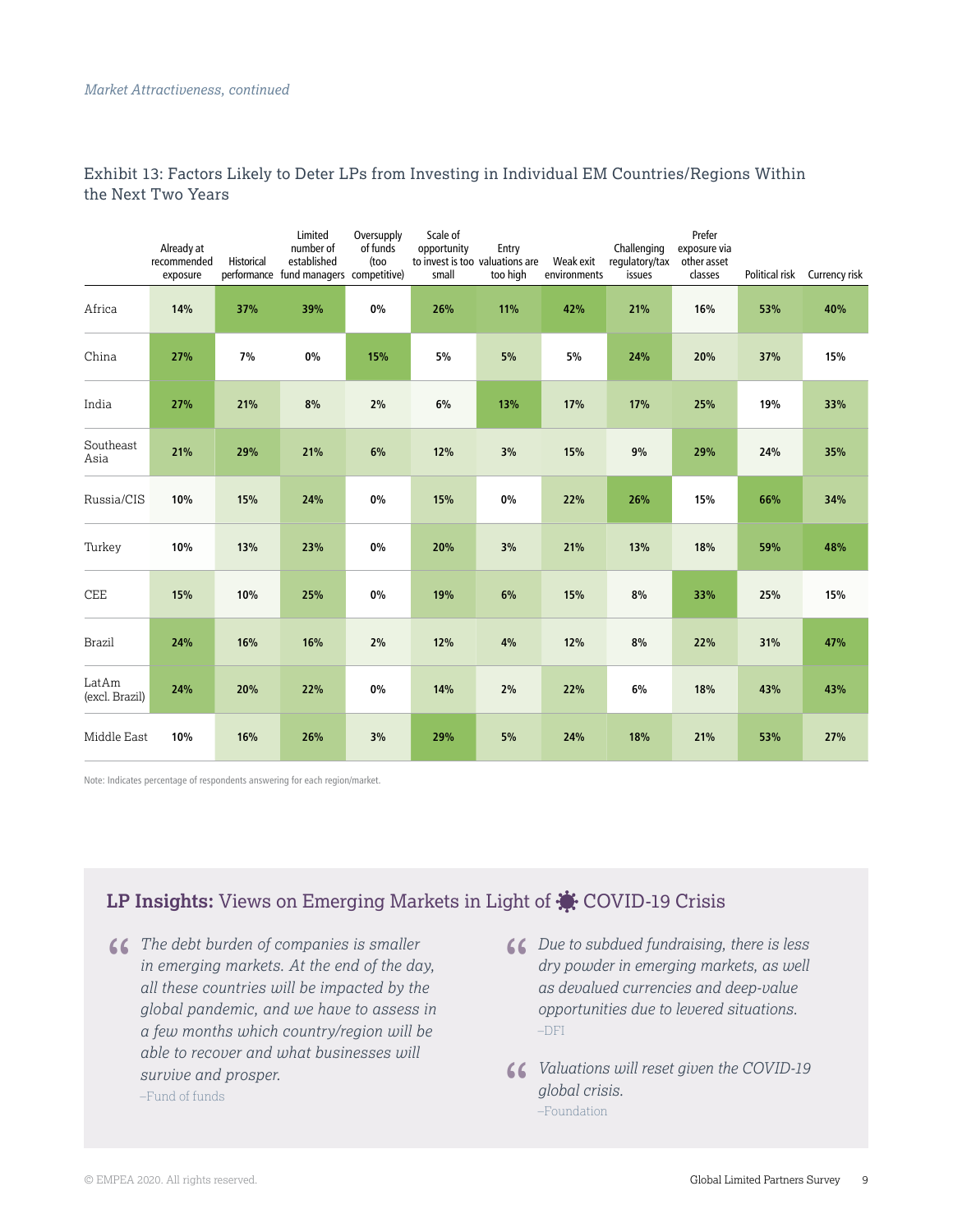# Proportion of LPs Seeking Exposure to VC in Emerging Markets Has Risen Since 2014, Though Commitments May Slow in  $\bigstar$  COVID-19 Era

Venture capital accounts for just 13% of the average survey respondents' total current EM private capital commitments, but EM VC fundraising (excluding China) reached a new high in 2019, according to EMPEA data, and the share of survey respondents planning to begin or expand investing in EM VC opportunities has grown since 2014.

Notably, as documented in EMPEA's inaugural [Trends In Global VC+Tech](https://www.empea.org/research/trends-in-global-vctech/) report, Africa, Latin America, Southeast Asia, India, and CEE & CIS set new highs in venture investment activity in 2019.

However, compared to 2018, a slightly smaller share of respondents in this year's survey intend to begin or expand investing in EM VC. The decline may reflect an anticipated retraction in overall commitments due to  $\ddot{\mathbf{w}}$  COVID-19 rather than muted enthusiasm for EM tech ecosystems. Of respondents that anticipate increases in their total EM private capital allocations in the next two years, half plan to begin or expand VC commitments.

#### Exhibit 14: Average Distribution of EM Commitments Among All Private Capital Strategies



Exhibit 15: LPs' Anticipated Changes to EM VC Investment Plans Over the Next Two Years



### **LP Insights:** What's Needed to Support the Continued Growth of EM VC Ecosystems

- **66** Greater participation of global VC for<br>
follow-on rounds. *follow-on rounds.* –Fund of funds
	- *Attractive exits either through meaningful M&A or successful IPOs.* –Foundation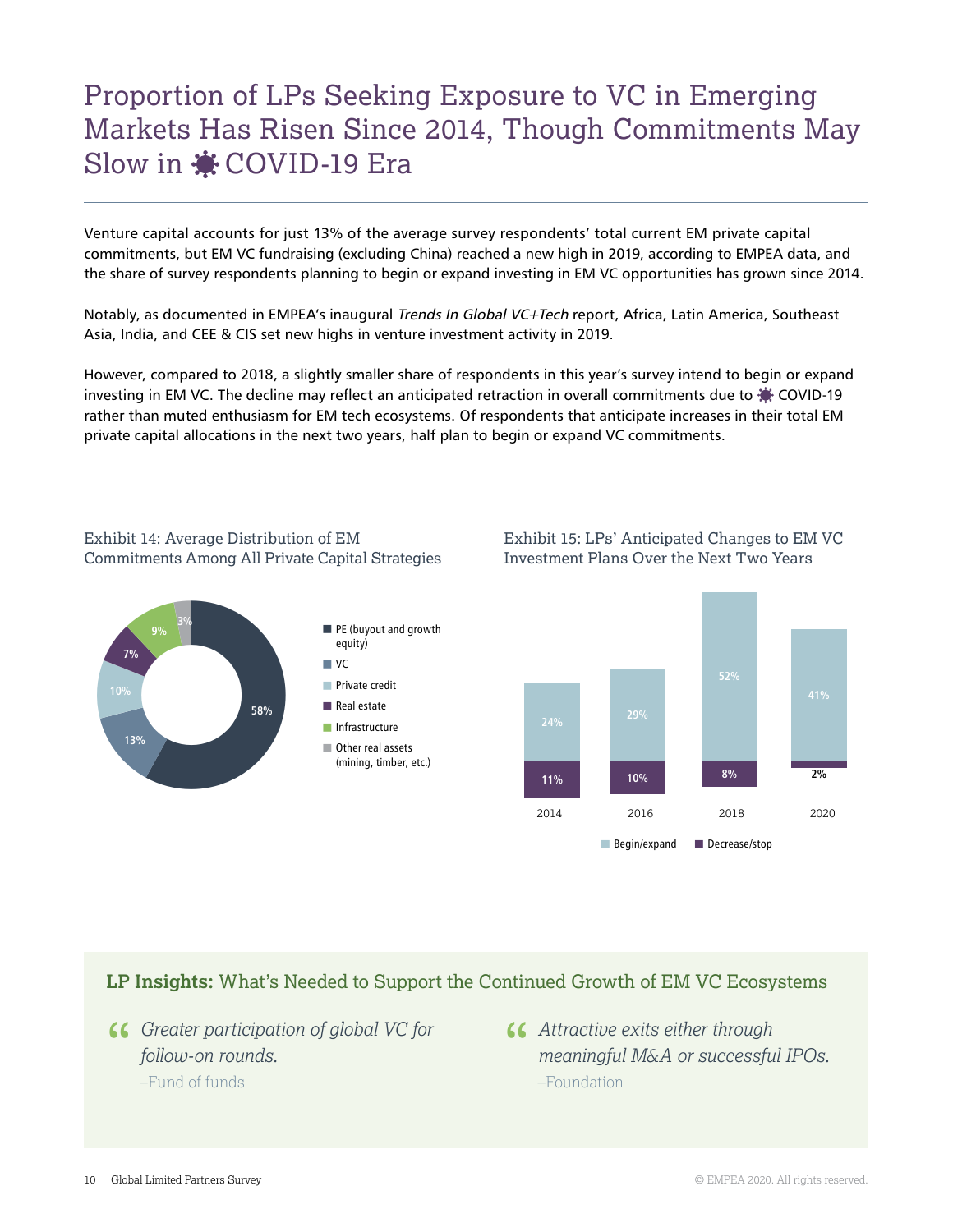# Commercial LPs Targeting VC in China and India, Followed by Southeast Asia and Latin America

China and India lead other emerging markets in the share of commercial institutions currently investing or planning to invest in VC opportunities, at 77% and 70%, respectively. Their position reflects vast domestic consumer bases and a longer history of institutional VC activity. However, tech ecosystems in Southeast Asia and Latin America are growing rapidly. Meanwhile, early-stage tech activity in markets like Africa is also rising, albeit from a low base, with funds targeting Africa benefitting from additional support from DFIs and local investors, as seen in the higher share of investors currently investing in African VC among all survey respondents.



Exhibit 16: In Which of the Following EM Geographies Do You Currently Invest, or Plan to Invest, in VC Opportunities?

Note: 'Commercial investors' excludes DFIs and government agencies with an explicit mandate to pursue economic development and social impact, as well as investors mandated to invest in only one specific EM geography.

**LP Insights:** What's Needed to Support the Continued Growth of EM VC Ecosystems

- C Adoption of software and AI solutions<br>to compete with the West. *to compete with the West.* –Family office
	- *Robust capital markets to provide exit opportunities.* –Endowment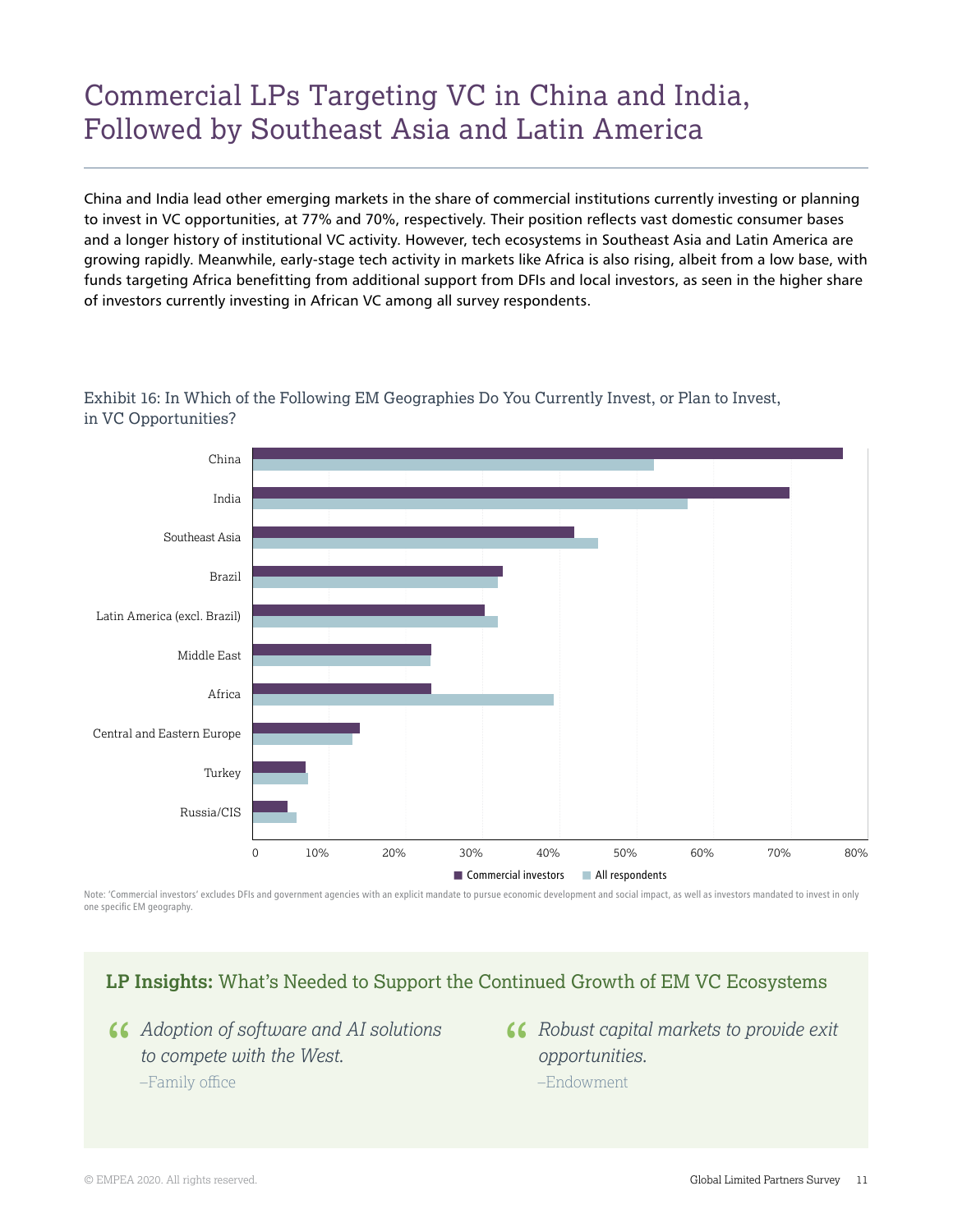# Fintech, B2B, and Health Lead Tech Sectors of Interest for LPs

LPs participating in this year's survey are most interested in gaining exposure to fintech—followed by business services (including enterprise software) and life sciences and health technology—in their target geographies.

Despite accounting for 20% of the USD117 billion invested via VC deals in emerging markets since 2015, e-commerce ranks relatively low amongst LPs' desired sector exposures. As tech ecosystems across emerging markets mature, LP preferences are shifting away from a concentration in e-commerce and consumer marketplaces to a more diverse set of technology sectors.

### Exhibit 17: Technology Areas in Which LPs Are Most Interested in Gaining Exposure



Note: 'Business services' includes enterprise software, cloud computing, etc. 'Cleantech' includes renewable power and energy storage.

### **LP Insights:** What's Needed to Support the Continued Growth of EM VC Ecosystems

- *More institutional investors; more flexible*<br>
financial products to support entrepreneur<br>
hetter network connections with Western *financial products to support entrepreneurs; better network connections with Western Europe and the US; more fund managers in the Series B+ space.* –DFI
- **44 Local seed and angel capital; government support, but not government capital.**<br>-Pension fund *support, but not government capital.* –Pension fund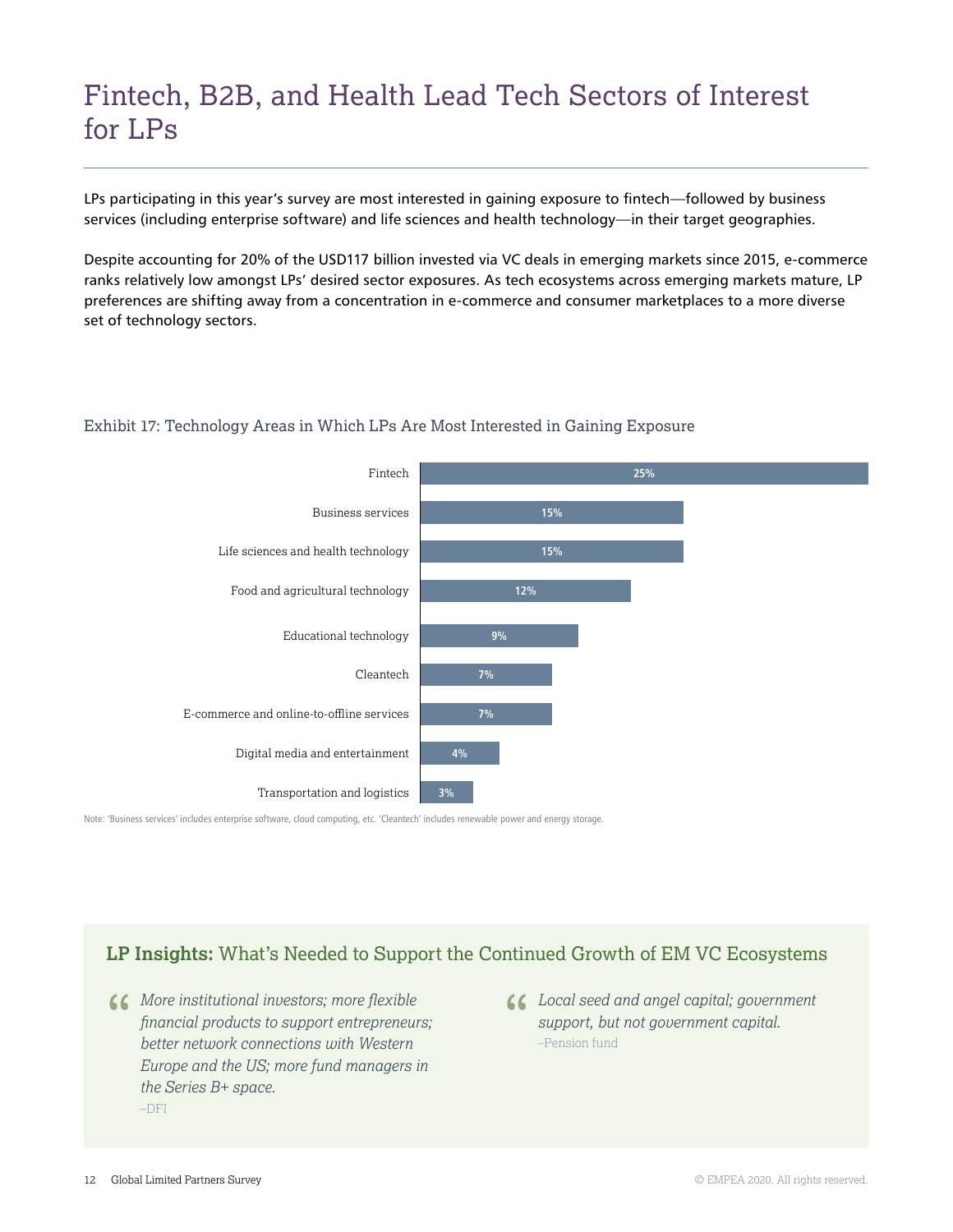### Respondent Profile and Survey Methodology

From February to April 2020, EMPEA surveyed 109 limited partners (each from a unique institution) to gather their views on private capital in emerging markets. The survey period coincided with the onset of the global COVID-19 crisis. Pension funds represented the single largest category of respondents, followed by DFIs and funds of funds, with the balance consisting of family offices, foundations, endowments, banks, insurance companies, and sovereign wealth funds. Participants are based in 33 different countries and collectively represent approximately USD4.7 trillion in total assets under management (AUM). EM investments constitute 21% of the average surveyed institution's overall private capital portfolio (excluding DFIs, EM-focused funds of funds, and others mandated to invest exclusively in emerging markets).



#### Exhibit 18: Profile of Respondents

 $13\%$ <br>  $25\%$ <br>  $25\%$ <br>  $26\%$ <br>  $26\%$ <br>  $26\%$ **N** Under USD1b  $\blacksquare$  USD1-10b n USD10-50b n USD50-100b **27% n** USD100b or more **25% 26%** 13%<br> **8%**<br> **8%**<br> **8%**<br> **8%**<br> **8%**<br> **8%**<br> **8%**<br> **8%**<br> **8%**<br> **8%**<br> **10%**<br> **8%**<br> **8%**<br> **8501100b**<br> **850100b**<br> **850100b**<br> **850100b**<br> **81%**<br> **81%**<br> **81%**<br> **81%**<br> **81%**<br> **81%**<br> **81%**<br> **81%** 



\*Excludes investors with EM-only mandates.

#### Survey Definitions

**Emerging markets ('EM')** include all countries outside of the United States, Canada, Western Europe, Israel, Japan, Australia, and New Zealand.

**Private capital** includes all illiquid alternative strategies, including private equity ('PE'), venture capital ('VC'), private credit, infrastructure, real estate, and other real assets.

**Limited partners** ('LPs') are investors in private capital funds.

**General partners** ('GPs') are private capital fund managers.

**Development finance institutions** ('DFIs') are government-backed or multilateral financial institutions that promote private sector development in emerging and frontier markets.

Note: In some exhibits, percentages may not sum due to rounding.